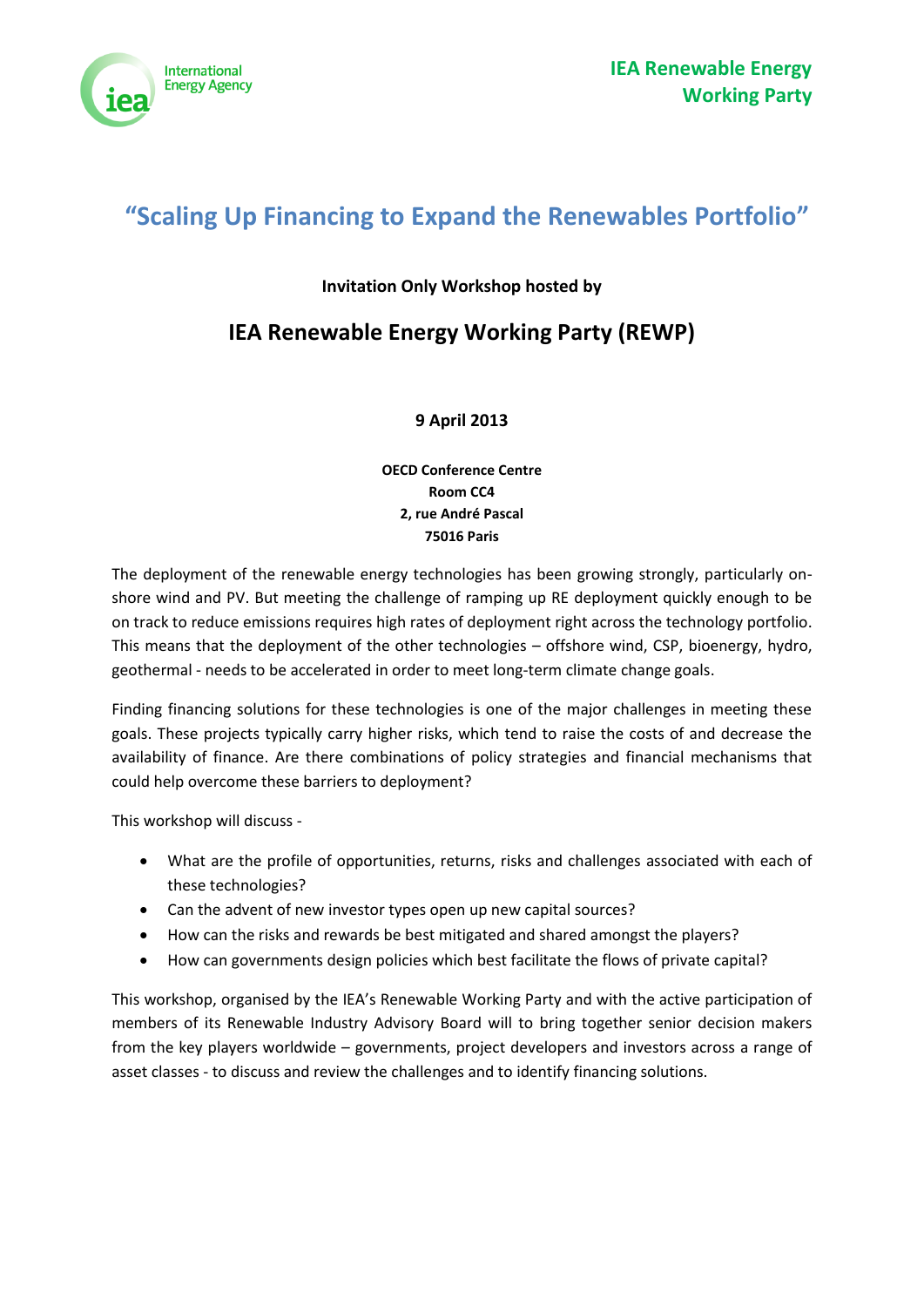

## **Outline Programme**

## *Opening Session and Keynote Addresses*

| $08:00 - 09:00$ | Registration and welcome coffee                                           |                                                             |
|-----------------|---------------------------------------------------------------------------|-------------------------------------------------------------|
| $09:00 - 09:05$ | Welcome                                                                   | Hans Jørgen Koch, Chair REWP                                |
| $09:05 - 09:25$ | <b>World Energy Outlook:</b><br>Challenges & Opportunities for Renewables | Fatih Birol, Chief Economist, IEA                           |
| $09:25 - 09:45$ | Renewables - The Policy Challenges                                        | Claude Turmes, Vice President<br>Green Group, EU Parliament |
| $09:45 - 10:05$ | Financing renewables - Overview                                           | Michael Liebreich, CEO, BNEF                                |
| $10:05 - 10:15$ | Renewables Portfolios and Risk Profiles                                   | Paolo Frankl, Head RE Division, IEA                         |

10:15 – 10:45 COFFEE

## *Discussion Panel 1: Offshore Wind and CSP*

#### **Moderator**: Michael Liebreich, CEO, BNEF

| $10:45 - 11:00$ | Keynote speech                                          | Barbara Buchner, Senior Director<br><b>CPI Europe</b>                      |
|-----------------|---------------------------------------------------------|----------------------------------------------------------------------------|
| $11:00 - 12:00$ | Facilitated Discussion with Moderator and<br>Panellists | Panel:                                                                     |
|                 |                                                         | Mirko Sedlacek, Director, KfW                                              |
|                 |                                                         | Torben Möger Pedersen,<br>CEO, Pension Denmark                             |
|                 |                                                         | Obaid Amrane,                                                              |
|                 |                                                         | Board Member, MASEN                                                        |
|                 |                                                         | Carmen Becceril Martinez,                                                  |
|                 |                                                         | President, Acciona Energía S.A.                                            |
|                 |                                                         | Michael Geyer, VP International<br>Abengoa Solar                           |
|                 |                                                         | Andy Kinsella,<br>Director and CEO Offshore,<br>Mainstream Renewable Power |

Nikolaus Benz, Managing Director, Schott Solar

Henrik Gulbaek Welch, Senior Vice President, Vestas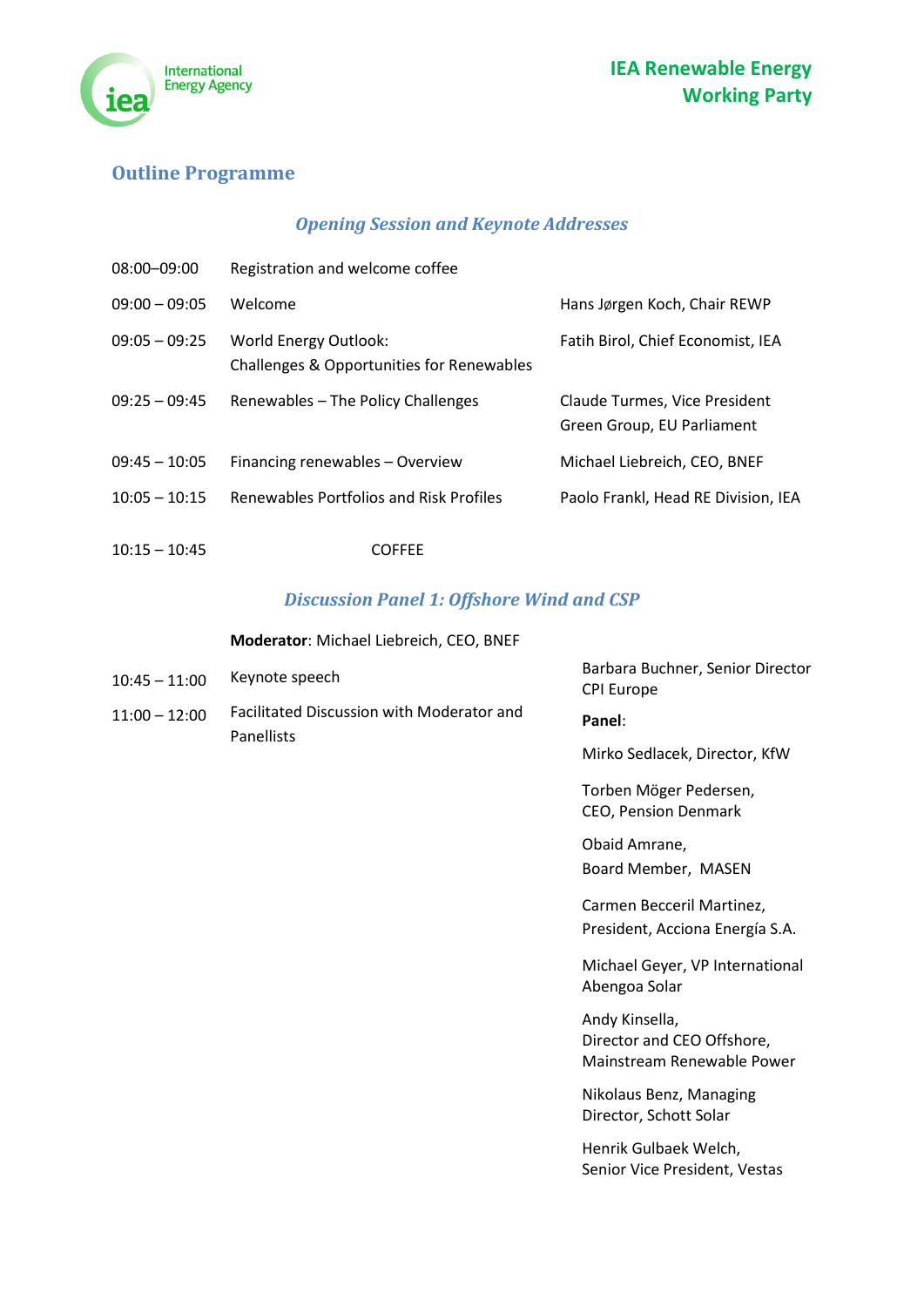



## *Discussion Panel 2: Hydro*

**Moderator**: Marcel Alers, UNDP

| $12:00 - 12:15$ | Keynote speech                                     | Cédric Philibert, IEA                                                              |
|-----------------|----------------------------------------------------|------------------------------------------------------------------------------------|
| $12:15 - 12:45$ | <b>Facilitated Panel Discussion with Moderator</b> | Panel:                                                                             |
|                 |                                                    | Maria Helena de Oliveira,<br><b>Manager Electrical Energy</b><br>Department, BNDES |
|                 |                                                    | Kuniharu Takemata, Executive<br>Director, J-Power                                  |
|                 |                                                    | Jean-Charles Galland, EDF                                                          |
| $13:00 - 14:00$ | LUNCH                                              |                                                                                    |

## *Discussion Panel 3: Advanced Biofuels*

|                 | Moderator:                                         | Adam Brown, IEA |                                                                      |
|-----------------|----------------------------------------------------|-----------------|----------------------------------------------------------------------|
| $14:00 - 14:15$ | Keynote speech:                                    |                 | Peder Holk Nielsen, CEO,<br>Novozymes                                |
| $14:15 - 14:45$ | <b>Facilitated Panel Discussion with Moderator</b> | Panel:          |                                                                      |
|                 |                                                    |                 | Michelle Marrone,<br><b>Beta Renewables</b>                          |
|                 |                                                    |                 | Birger Kerckow, Chairman,<br>IEA Bioenergy Implementing<br>Agreement |
|                 |                                                    |                 | Steve Lindenberg,<br>Senior Advisor, US DoE                          |
| $14:45 - 15:15$ |                                                    | <b>COFFEE</b>   |                                                                      |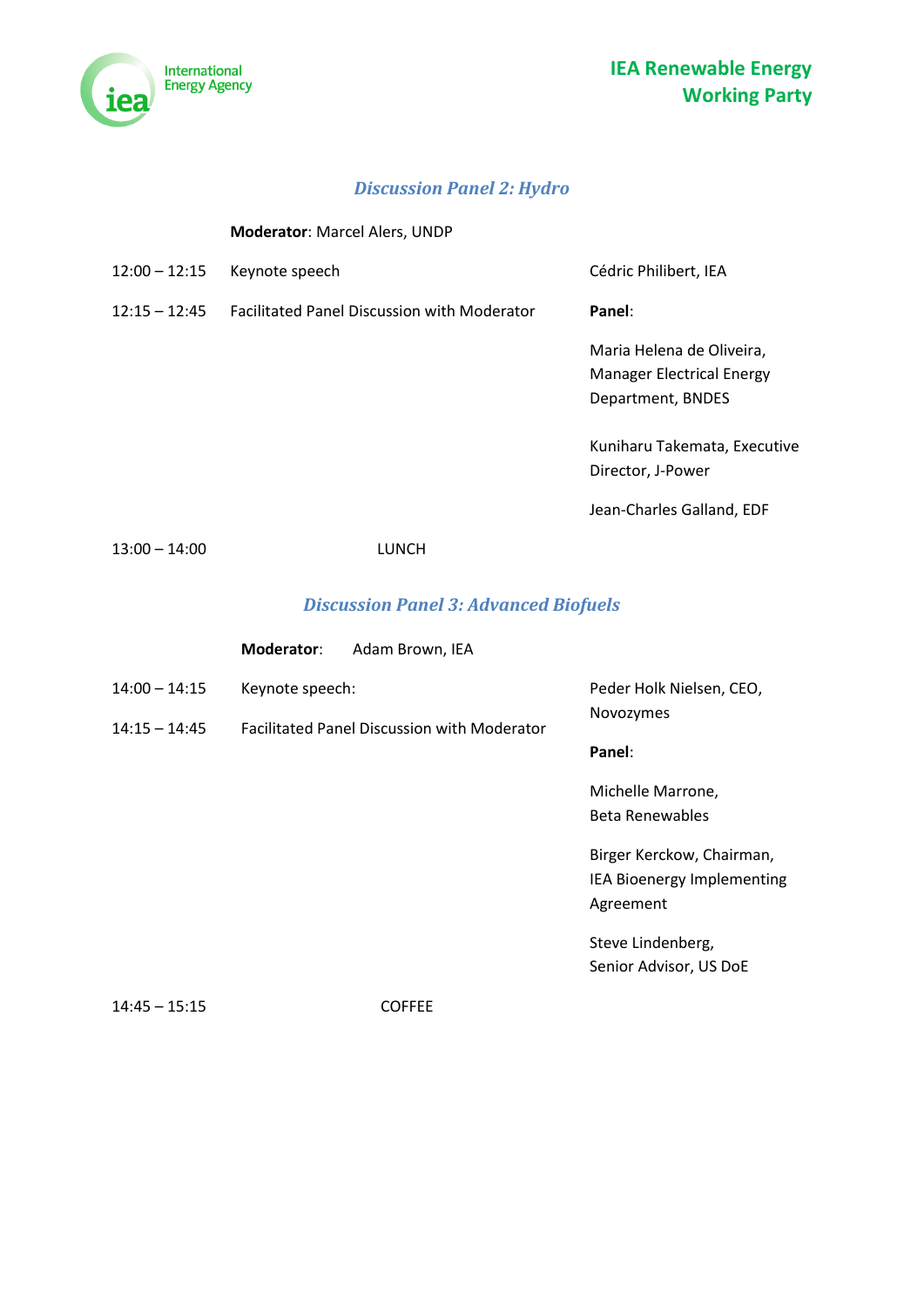

## *Discussion Panel 4: Conclusions and Consequences for Policy Makers*

| $15:15 - 16:45$ | <b>Moderator:</b> Simon Upton, Director<br>Environment Directorate, OECD | Panel:<br>Francesco Starace, CEO,                         |
|-----------------|--------------------------------------------------------------------------|-----------------------------------------------------------|
|                 | <b>Facilitated Panel Discussion with Moderator</b>                       | <b>Enel Green Power</b>                                   |
|                 |                                                                          | Albert de Melo, Director, CEPEL                           |
|                 |                                                                          | Martin Schöpe, Division Head,<br><b>BMU</b>               |
|                 |                                                                          | José R. Abós, Director, S&P                               |
|                 |                                                                          | Kirsty Hamilton,                                          |
|                 |                                                                          | Chatham House                                             |
|                 |                                                                          | Gus Schellekens, Director                                 |
|                 |                                                                          | Global Sustainability and<br>Climate Change, PWC Advisors |
| $16:45 - 17:00$ | Concluding remarks                                                       | Hans Jørgen Koch, Chair, REWP                             |